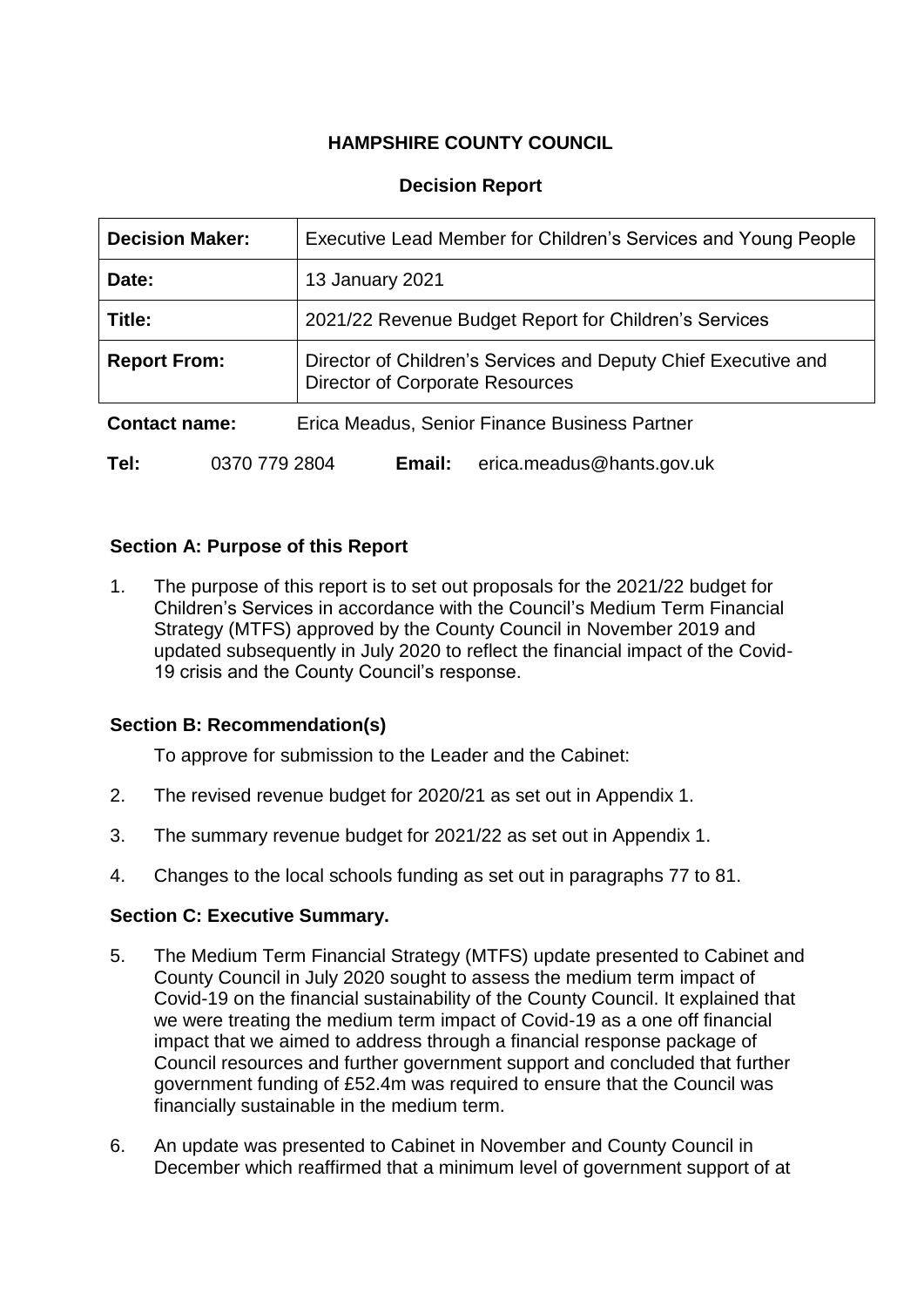least £50m was still required to help balance the deficit after the application of the financial response package.

- 7. The aim of the approach to Covid-19 was to place the County Council in the same financial position it would have otherwise been in if Covid-19 had not happened, in order to ensure that the tried and tested financial strategy which the County Council operates could be protected and retained.
- 8. This strategy works on the basis of a two year cycle of delivering departmental savings targets to close the anticipated budget gap. This provides the time and capacity to properly deliver major savings programmes every two years, with deficits in the intervening years being met from the Budget Bridging Reserve (BBR) and with any early delivery of resources retained by departments to use for cost of change purposes or to cash flow delivery and offset service pressures. The model has served the authority well.
- 9. In line with this strategy, the Transformation to 2021 (Tt2021) Programme has been in place for some time to develop the £80m of savings required to balance the budget for 2021/22. Detailed savings proposals for each department were approved by the County Council in November 2019, in order to allow more time for delivery of the savings; including the requirement to undertake a second stage of service specific consultations where necessary.
- 10. Since the transformation programme is already in place to deliver approved departmental savings, there are no new savings proposals to be considered as part of the 2021/22 budget setting process. The anticipated delay to delivery of some aspects of the transformation programmes has been factored into our financial planning and sufficient one-off funding exists both corporately and within departments to meet any potential gap over the period.
- 11. The report also provides an update on the business as usual financial position for the current year and the outturn forecast for the non-schools budget for 2020/21, excluding the financial impact of Covid-19, is a balanced budget following the additional corporate support provided to Children's Services.
- 12. The forecast for the schools' budget is an overspend of £13.6m. This includes the financial impact of COVID-19, as no additional funding has been provided for the centrally held Schools Budget. The overspend is largely due to a pressure on the High Needs Block of £14.9m as reported to School's Forum in December. Hampshire's position is not unlike many authorities around the country. The Department for Education (DfE) are carrying out a review into special educational needs funding. The outcome of this review has been delayed by Covid.
- 13. The overall Dedicated School Grant (DSG) pressure will be added to the cumulative DSG Deficit Reserve at year end. Based on the current forecast, this will result in an overall deficit of £36.4m to be funded from future years DSG allocations.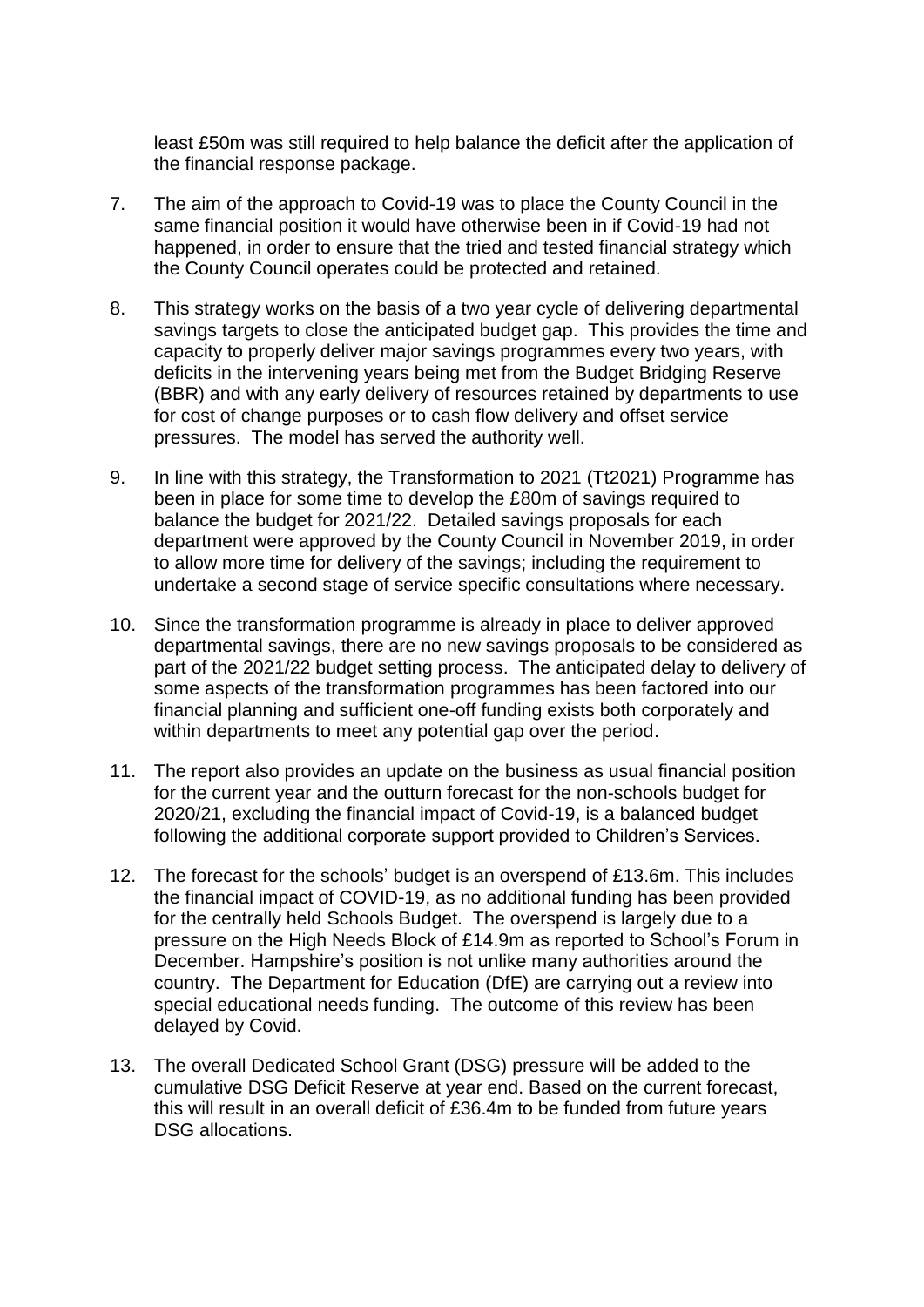- 14. The initial gross DSG allocations (before recoupment for academies) confirmed by the DfE in December provide an additional £92.3m of funding for 2021/22. This increase includes the Teacher's Pay and Pension Employer Contribution Grant which have been rolled into the DSG for 2021/22. The additional funding is required to meet the current needs and will not address the cumulative deficit.
- 15. The proposed budget for 2021/22 analysed by service is shown in Appendix 1.
- 16. This report seeks approval for submission to the Leader and Cabinet of the revised budget for 2020/21 and detailed service budgets for 2021/22 for Children's Services. The report has been prepared in consultation with the Executive Member and will be reviewed by the Children and Young People Select Committee. It will be reported to the Leader and Cabinet on 9 February 2021 to make final recommendations to County Council on 25 February 2021.

## **Section D: Contextual Information**

- 17. The Medium Term Financial Strategy (MTFS) update presented to Cabinet and County Council in July explained that we were treating the medium term impact of Covid-19 as a one off problem that we aimed to address through a financial response package of Council resources and further government support.
- 18. The report concluded that further government funding of £52.4m was required to ensure that the Council was financially sustainable in the medium term and an update, presented to Cabinet in November and County Council in December, reaffirmed that a minimum level of government support of at least £50m was still required to help balance the deficit after the application of the financial response package.
- 19. The aim of the approach to Covid-19 was to place the County Council in the same financial position it would have otherwise been in if Covid-19 had not happened in order to ensure that it still had sufficient fire power in its reserves to address the business as usual deficits of at least £40m per annum predicted after the current Transformation to 2021 (Tt2021) Programme has been implemented and in line with the strategy being adopted to manage the financial impact of Covid-19 as a separate one off issue.
- 20. The current financial strategy which the County Council operates, works on the basis of a two year cycle of delivering change to release resources and close the anticipated budget gap. This provides the time and capacity to properly deliver major transformation programmes every two years, with deficits in the intervening years being met from the Budget Bridging Reserve (BBR) and with any early delivery of resources retained by departments to use for cost of change purposes or to cash flow delivery and offset service pressures. The model has served the authority well.
- 21. The County Council's action in tackling its forecast budget deficit and providing funding in anticipation of further reductions, placed it in a very strong position to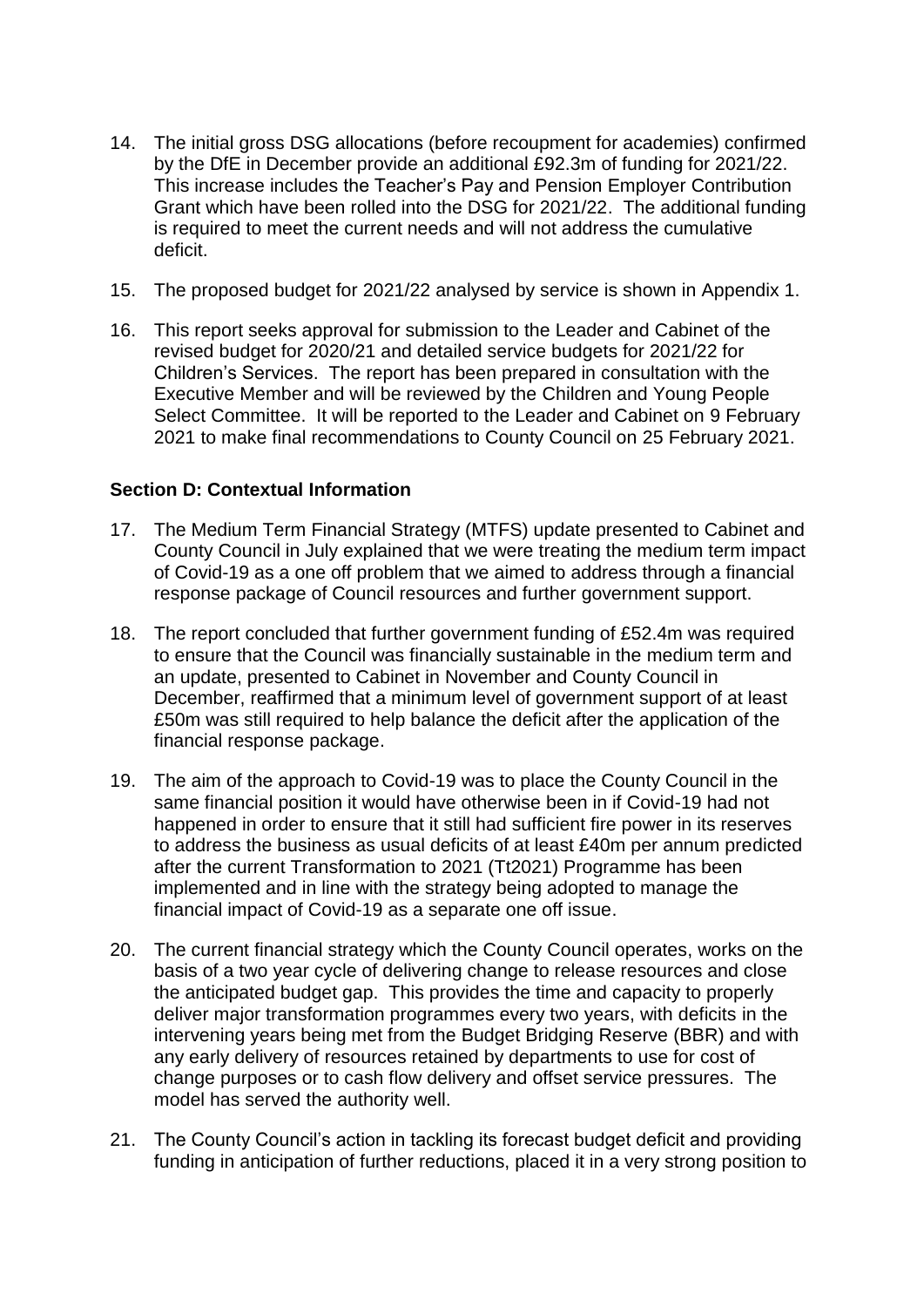produce a 'steady state' budget for 2020/21, giving itself the time and capacity to develop and implement the Tt2021 Programme to deliver the next phase of savings totalling £80m. This also avoids the worst effects of sudden and unplanned decisions on service delivery and the most vulnerable members of the community.

- 22. Consequently, the majority of the decisions in respect of major changes to the budget were taken early however, other factors will still affect the budget, such as council tax decisions and inflation.
- 23. Members will be aware that following previous delays in the Comprehensive Spending Review (CSR) it was hoped that a three year CSR would be announced in November this year. Following increasing rates of Covid-19 throughout October and the uncertainty over the long term economic impacts of Covid-19 the Chancellor announced that only a single year Spending Review would be put in place.
- 24. The Spending Review announcement took place on 25 November 2020 and the key elements were as follows:
	- For salaries set by the Government (such as teachers and police) there will be a public sector pay freeze in 2021/22. The exceptions are for those earning less than £24,000 (who will receive a minimum £250 increase) and the NHS. The Government does not set pay for most council staff, although it is likely to set grant levels at amounts which assume a pay freeze.
	- Councils with social care responsibilities will be allowed to increase council tax by up to 5% in 2021/22 without holding a referendum. This consists of 2% for main council tax and 3% for the adult social care precept.
	- The business rates multiplier will be frozen in 2021/22 (with local authorities fully compensated for the lost income). Further Covid-19 business rates reliefs may be announced in the new year.
	- The Government expects to provide local authorities with over £3bn more to help with Covid-19 pressures in 2021/22. It comprises:
		- £1.55bn to help with expenditure pressures.
		- £670m additional funding for council tax support schemes (which reduce council tax bills for households on low incomes).
		- £762m (estimate) to compensate local authorities for 75% of council tax and business rates losses resulting from 2020/21.
		- Extending the Covid-19 sales, fees and charges reimbursement scheme for three months until the end of June 2021.
	- An additional £300m for adults' and children's social care (£1.2m for Hampshire) and continuation of the existing £1bn annual grant put into social care previously will be maintained, along with £2.1bn provided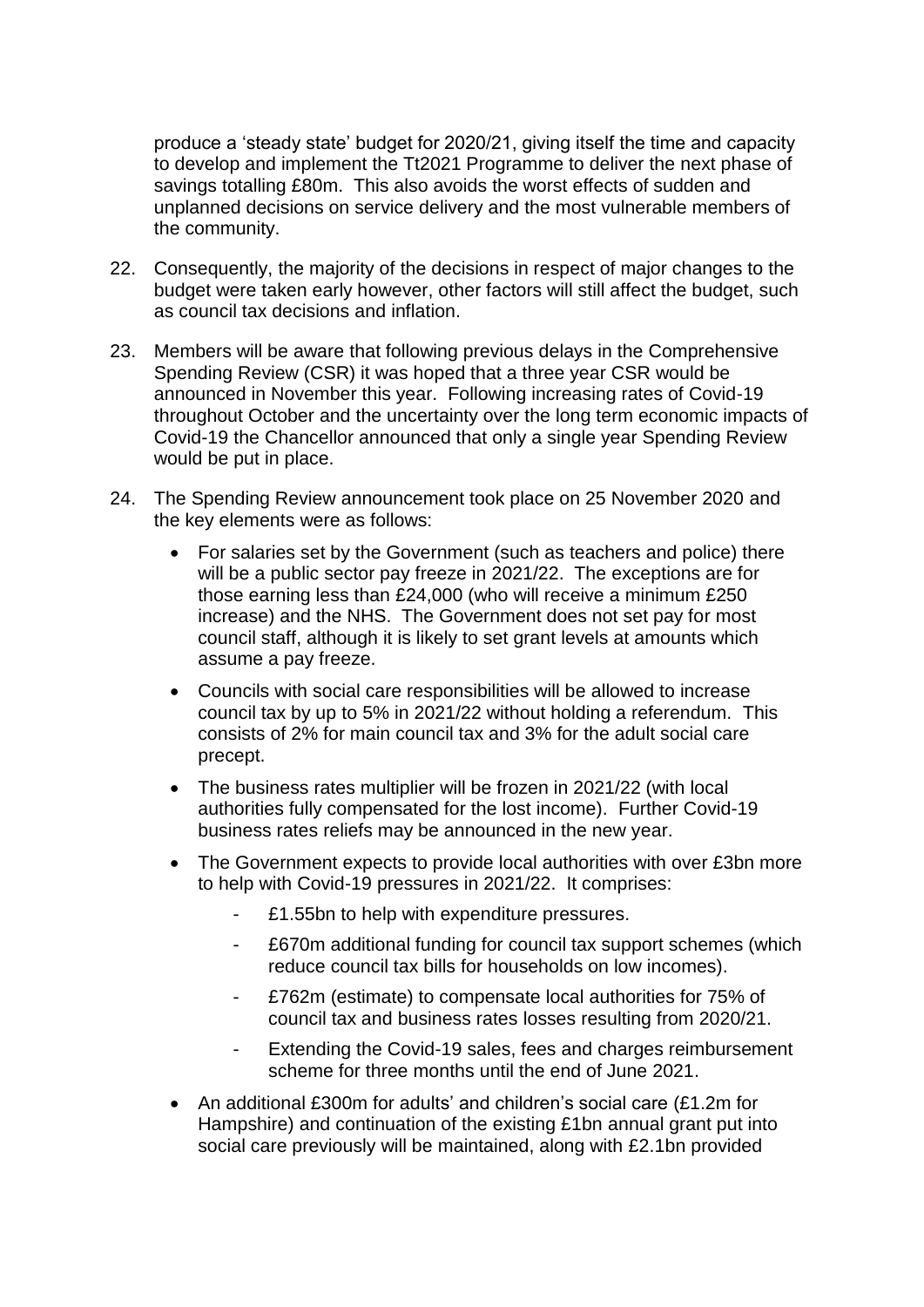through the improved Better Care Fund (pooled with the NHS). Proposals for reforming adults' social care will be brought forward next year.

- The New Homes Bonus scheme will continue for a further year, with no new legacy payments. Reforms to the New Homes Bonus will be consulted on shortly, with a view to implementing changes in 2022/23.
- The Chancellor also announced how the Government would deliver the next stages of its infrastructure investment plans to drive the UK's recovery with £100bn of capital spending next year and a £4bn Levelling Up Fund.
- 25. The provisional Local Government Finance Settlement for 2021/22 was announced on 17 December. Details will be provided in a separate briefing to members and within the Children and Young People Select Committee budget presentation in January 2021.
- 26. The final grant settlement for 2021/22 is not due out until January / February 2021 and should there be any changes to the figures that are released in December 2020 these will be reflected in the final budget setting report to County Council.
- 27. Children's Services has been developing its service plans and budgets for 2021/22 and future years in keeping with the County Council's priorities and the key issues, challenges and priorities for the Department are set out below

## **Section E: Departmental Challenges and Priorities**

- 28. The Covid 19 pandemic has been a significant challenge that the Department has had to adapt to and offer significant support around. The financial impact of this has been managed corporately in order that BAU budget management / monitoring and budget setting can continue.
- 29. The Department has worked to a set of principles which have guided the successive budget reduction decisions since 2010. These have evolved to reflect the tightening economic circumstances and therefore the ever tighter focus needed in the department on its core, statutory business and meeting the needs of the most vulnerable.
- 30. These principles are:
	- ensure a safe and effective social care system for children;
	- ensure sufficient capacity to lead, challenge and improve the education system to help ensure high quality educational outcomes for all but particularly more vulnerable groups;
	- continue to recognise that our workforce is our strength and that we will further develop and maintain a strong, diverse workforce which is adaptable and flexible, and which has succession planning built in;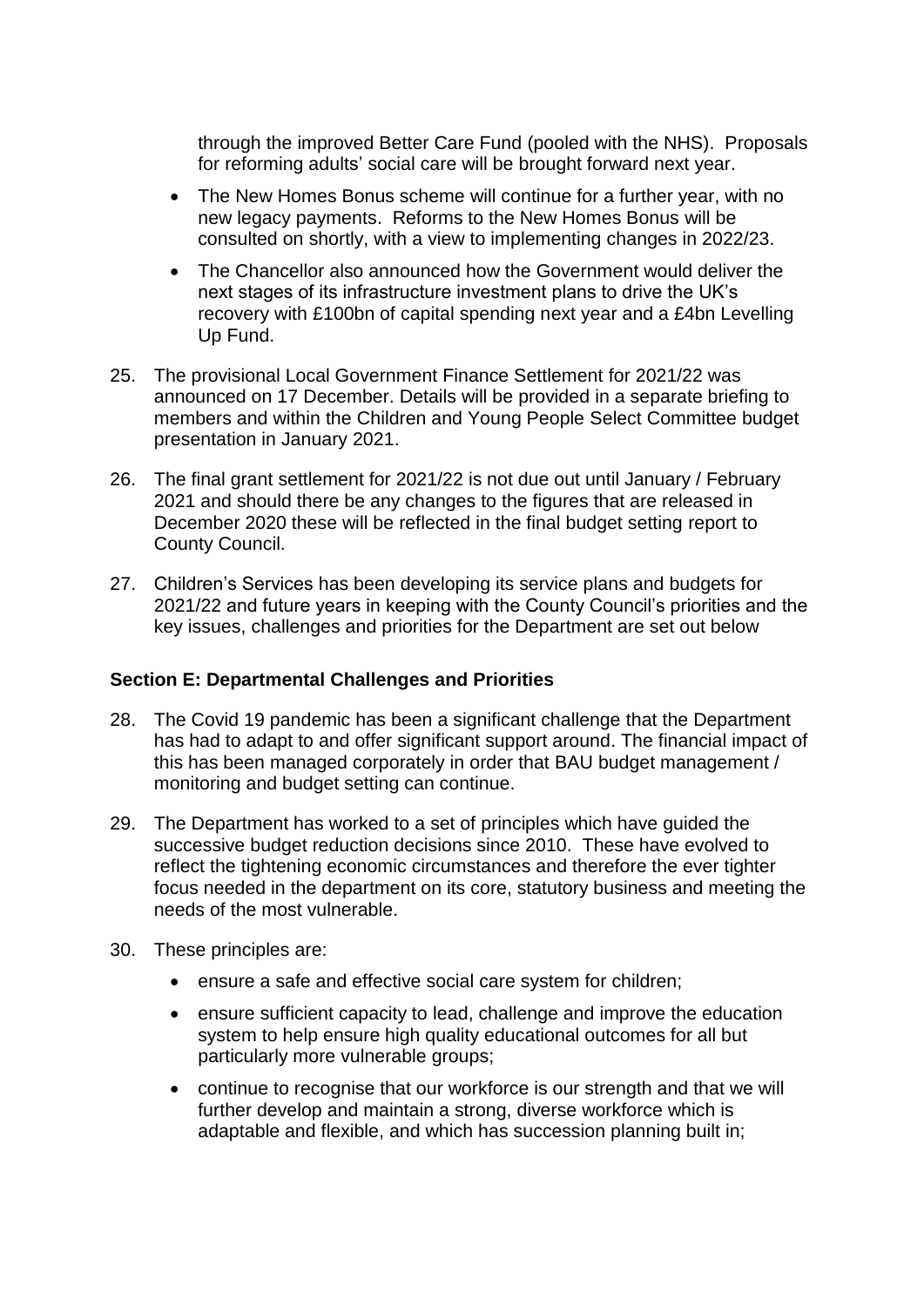- tightly target limited resources according to the needs of children and families;
- secure and sustain targeted and co-ordinated early help provision; and
- maximise the opportunities to create efficiencies and maintain and enhance services through partnership and sold service arrangements.
- 31. These principles have served the Department and the County Council and partners well. They provide focus on the essence of the Department's work in terms of its statutory duties to safeguard children and sustaining the role of the local education authority.
- 32. Within Children's Services three major issues recur regularly:
	- Expenditure on Children's Services in Hampshire is relatively low reflecting funding arrangements for Shire Counties. It also reflects the developing evidence to show that good and outstanding authorities deliver children's social care services at a lower cost to the taxpayer than those which have failed. Hampshire has been rated 'Outstanding' under the current Ofsted framework, with all three underlying categories also outstanding. This award is only matched by four other local authorities in the UK and also demonstrates the financial imperative to maintain high standards of social work practice;
	- the majority of the Department's spend is external, primarily relating to the placement costs of Children Looked After (CLA); and
	- we must deliver our statutory duty to safeguard children.
- 33. With regard to the provision of social care services, performance remains one of the strongest nationally although the financial pressures generated by the increases in vulnerable children needing to be 'looked after' continue to dominate our thinking with regard to both service and financial strategies.
- 34. Children's Services was subject to a full ILACS inspection in 2019. The summary at the front of the report read, *'Children's Services in Hampshire are outstanding. Since the last full inspection in 2014, the director and his leadership team have resolutely focused on continuing to improve the help, care and protection provided to children. Social workers are highly skilled at building meaningful relationships with children; engaging them in their assessment and plans….. Children's lives consistently improve as a result of the help they receive. Strong political and corporate support …have helped the leadership team to implement an ambitious transformation programme.'* The significance of the endorsement of the transformation programme is crucial with regards to the savings that have accrued to the council through the department's Transformation to 2019 and 2021 Programmes which have, evidentially, also ensured that the right children have been enabled to stay safely at home with their families rather than enter care.
- 35. This inspection judged Hampshire to be outstanding overall and across the other *three* areas of judgement, including '*The experiences and progress of*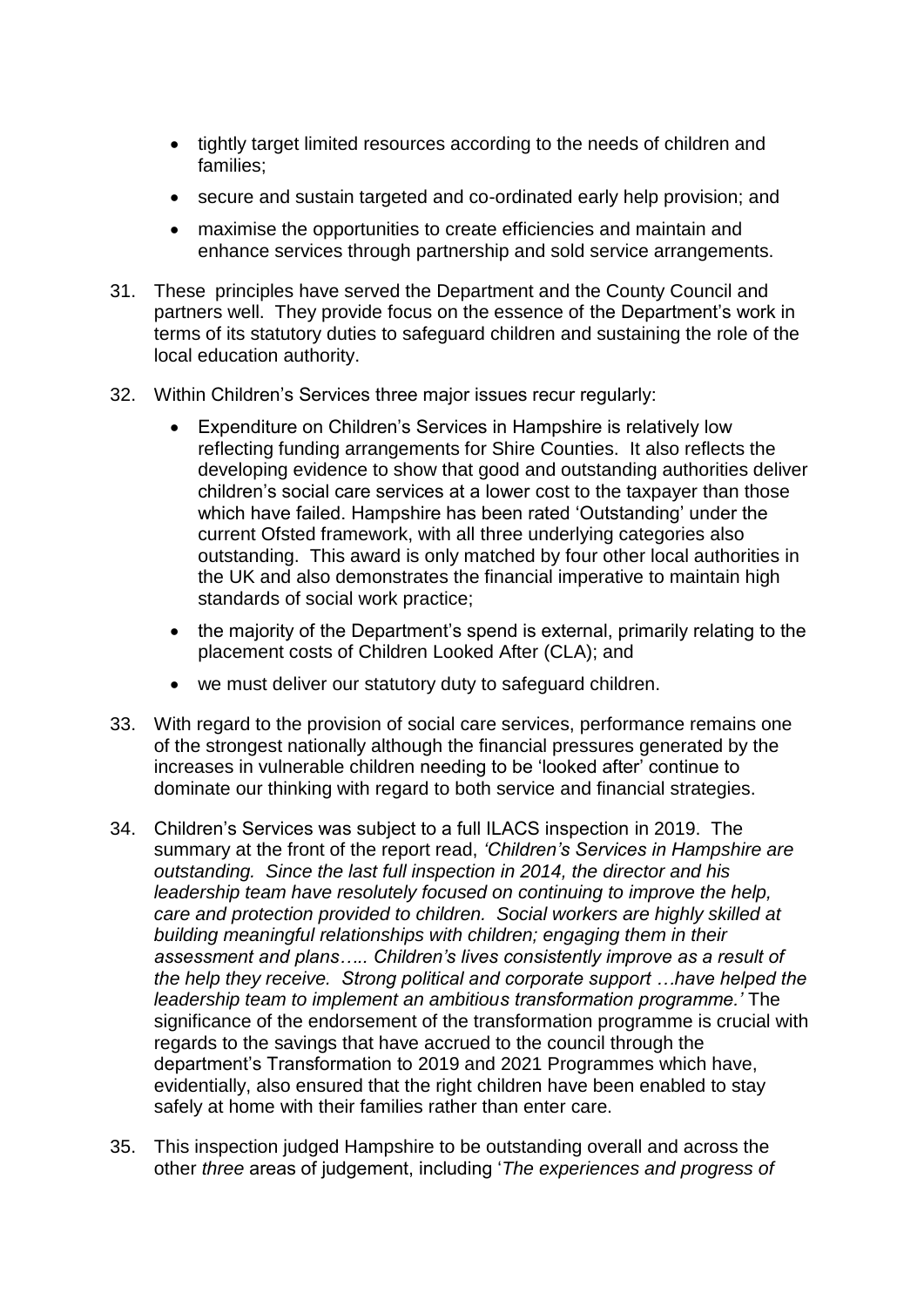*children in need of help and protection'*. Hampshire is one of only four authorities to be judged outstanding across the board.

- 36. In terms of Hampshire's role as an education authority, the other key pillar of the department's strategic direction, the quality of our planning, support and intervention with schools remains high. These strengths are important for the reputation of the County Council as well as the outcomes for the individual children. They are also achieved through a particularly mature and responsive relationship between the School's Forum and the local authority. This relationship remains critical as the Department's and the schools' budgets continue under pressure.
- 37. The most significant partnership arrangement, aside from the composite arrangement with the Hampshire family of schools, remains the Council's partnership with the Isle of Wight Council for the delivery of children's services. In addition, Children's Services are a DfE Improvement Advisor, supporting Buckinghamshire and West Sussex County Councils (longer term). As a DfE 'Partner in Practice', Children's Services continue to offer time limited support to the region which includes shorter term, targeted improvement work with other authorities.

# **Children in Care**

- 38. Both nationally and locally pressures relating to the costs (and numbers) of CLA continue to grow. A number of high profile child deaths nationally and a mix of other factors such as greater awareness of child sexual exploitation, online child exploitation, county lines and the growth in unaccompanied asylum seekers has led to higher numbers of children in care both nationally and in Hampshire.
- 39. The number of children in the care of the local authority is never a static figure. Every week, indeed, most days, children are coming into our care but equally as important, children leave our care. Every decision to take a child in to care is carefully considered and there is a 'triple lock' of accountable decision making through social workers, team managers and district managers. Children also leave care most days. Often this is because they have become 18 and are classified as 'care leavers' and will be entitled to ongoing financial and practical support from the local authority. As the number of children in care has grown over the years so, consequently, have the financial pressures relating to care leavers. Other children are adopted and some, particularly teenagers, return home or go to live with a family member under an arrangement such as a special guardianship order (which still has a cost associated).
- 40. At the end of October 2016 there were 1,404 children in care and by November 2017 that had increased by 10% to 1,549. As of September 2018, the number of children in the care had risen to 1,654, a further increase of 6%. However, as at the end of September 2019 the total number was 1,638, representing a 1% reduction. The new Hampshire Approach adopted by children's social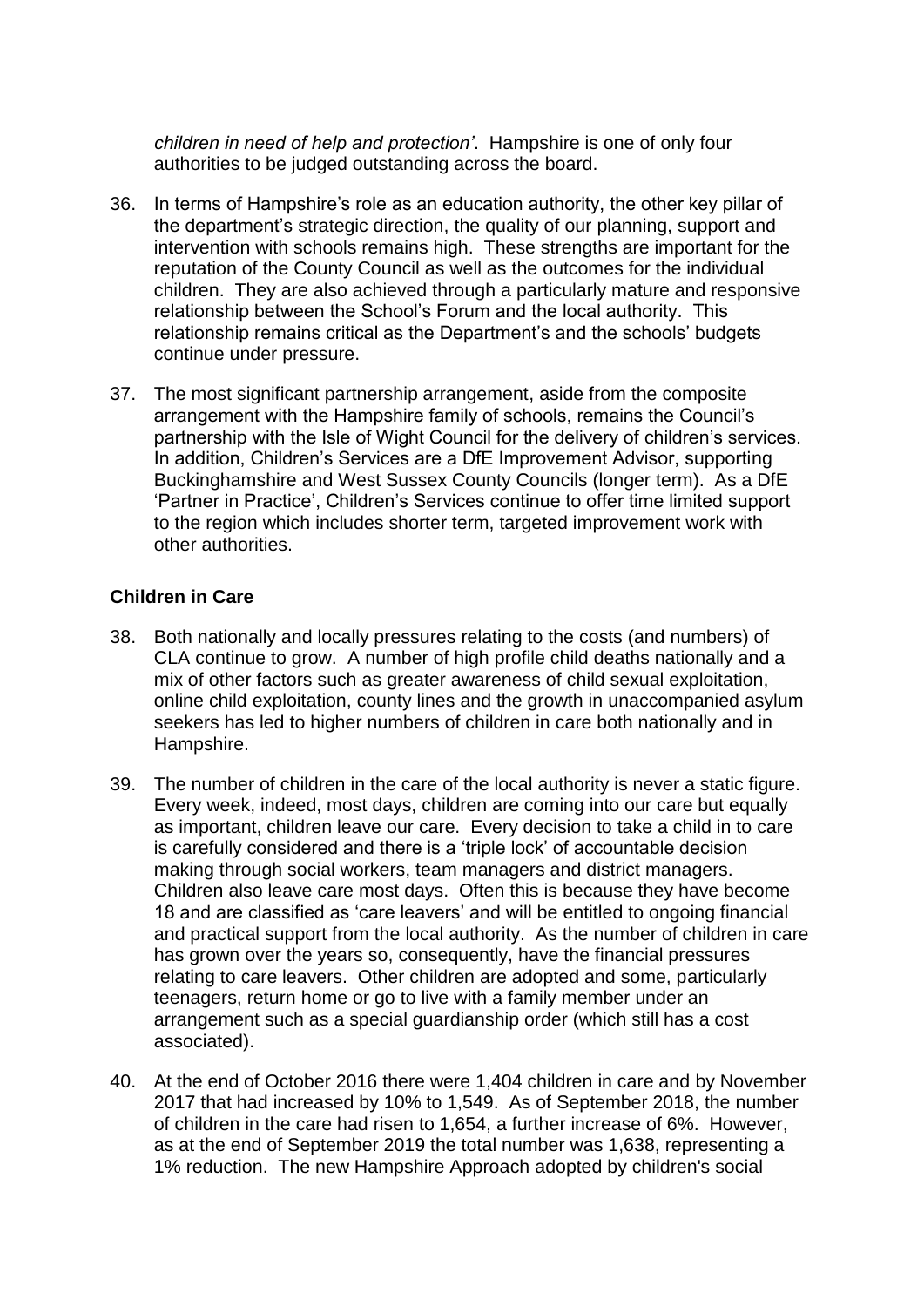care, a strengths based, multi-disciplinary methodology, was introduced early in 2019 and this appears to be showing early evidence of impact. The 1% reduction is more notable given the national rate of increase in children in care is 5%. The reduction of the numbers of children in care continued into 2020 until the national lockdown at the end of March. Numbers then increased as a direct result of the pandemic with the additional stresses and strain placed on families. At the end of October 2020 there were 1663 children in care, a 1.5% increase against a 5% rise nationally. Despite this rise there is cautious optimism that once the impact of the pandemic lessens the previous downward trend will continue in line with our transformation programme. However, this uncertain.

- 41. The rise in the number of Unaccompanied Asylum Seeking Children (UASC) has contributed to the overall rise in children becoming looked after by Hampshire. There are two groups of UASC: those who enter the UK illegally, whereby the local authority where they first set foot becomes responsible for them as looked after children. The second group of UASC are those who are redistributed from Kent and Portsmouth (who exceed the 0.07% government set UASC child population quota). Hampshire continues to accept UASC under the National Transfer Scheme (NTS), although it is of note a number of local authorities do not. To that end Hampshire has argued strongly in the recent national consultation on the future of the NTS that it must become a mandatory scheme so that there is equity across all local authorities.
- 42. These children become looked after children and are the responsibility of the Local Authority, but the implications are wide reaching and complex. The table below shows that the numbers of UASC has reduced as of September 2020, with a reduction in new arrivals entering Hampshire. However, the percentage of care leavers who are UASC, and so over 18 years of age, is now around 25%, so there are still considerable costs associated with this cohort of young adults, particularly as many will have no recourse to public funds and therefore require their living expenses paid in full until they reach 25 years of age or obtain the right to remain.

|                                    | <b>September</b><br>2018 | <b>September</b><br>2019 | <b>March</b><br>2020 | <b>September</b><br>2020 | Sept'19 to<br>Sept'20 |
|------------------------------------|--------------------------|--------------------------|----------------------|--------------------------|-----------------------|
| CLA excl<br><b>UASC</b>            | 1,516                    | 1,525                    | 1,520                | 1,613                    | 5.8% increase         |
| <b>CLA UASC</b>                    | 138                      | 113                      | 82                   | 84                       | 22.1% reduction       |
| <b>Total</b>                       | 1,654                    | 1,638                    | 1,602                | 1,697                    | 1% reduction          |
| Care Leavers<br>excl UASC          | 574                      | 559                      | 592                  | 598                      | 2.7% reduction        |
| <b>Care Leavers</b><br><b>UASC</b> | 93                       | 126                      | 144                  | 161                      | 26.2% increase        |
| <b>Total</b>                       | 667                      | 685                      | 736                  | 759                      | 2.6% increase         |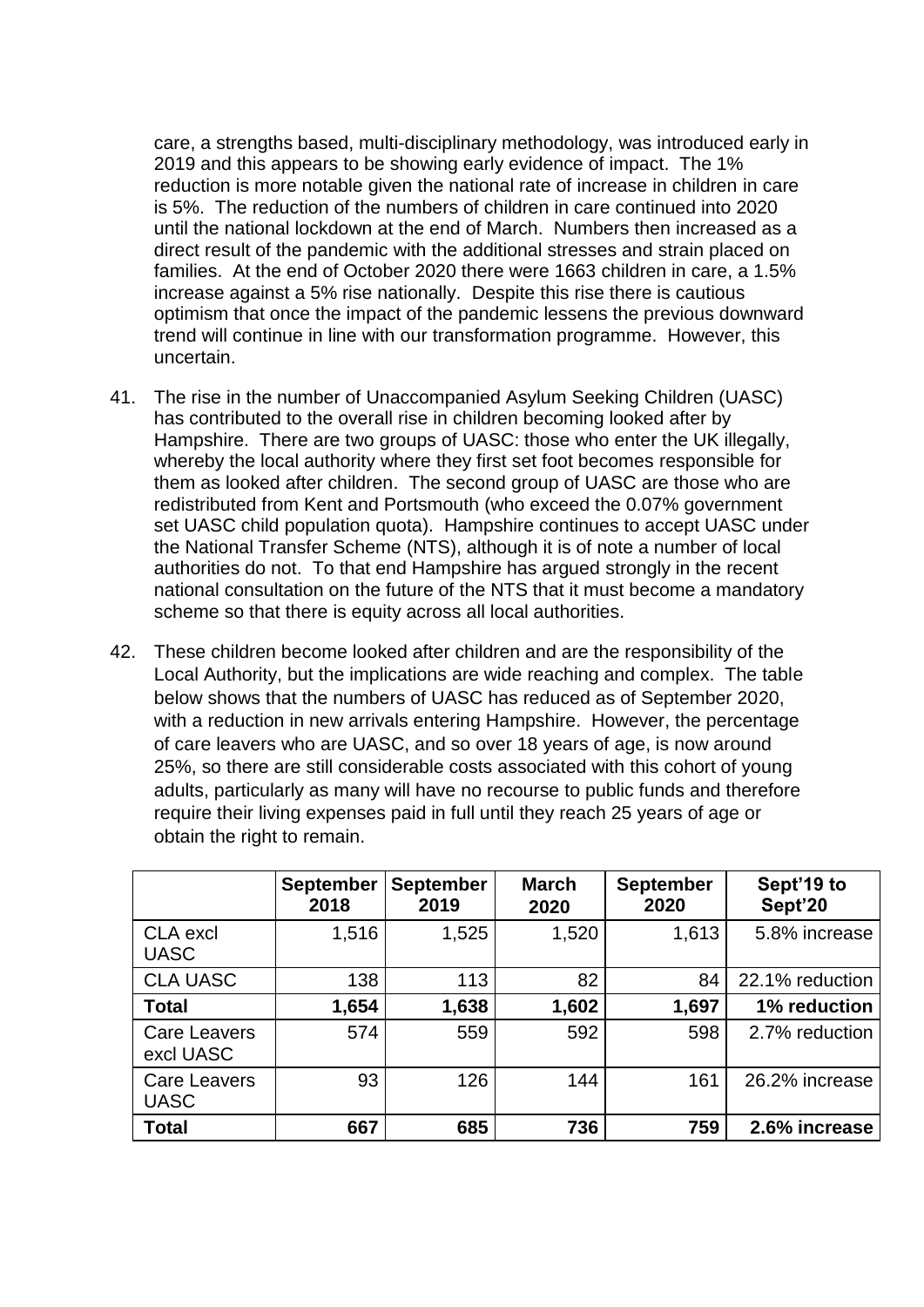- 43. The funding arrangements for UASC are inadequate, with the cost of care far outstripping the amount funded by central government. Research undertaken by the Association of Directors of Children's Services (ADCS) and our own research, estimates the shortfall to be in the region of at least 25% of the actual cost per child. Based on our current looked after unaccompanied children, this equates to a shortfall of £1.5m with an additional shortfall of £1.2m for UASC care leavers bring the total to a £2.7m shortfall.
- 44. Given that the national number of children in care has increased incrementally and significantly over the last ten years, albeit with a small reduction last year, it should not be a surprise that nationally as well, demand has outstripped supply and that prices in the independent placements sector have risen. Significant effort and intelligence has been applied to reducing the costs of contracts with the independent sector through Hampshire's placement commissioning team.
- 45. To address these issues in the longer term work has started on a Modernising Placements Programme. This aims to develop a continuum of care which can provide the right accommodation and support at the right time for our looked after children in Hampshire. Approaches to care need to be more fluid, offering different pathways to children at various points in their childhood that pull on the different skills and experiences of carers and staff in all settings who share a common understanding and language around trauma. The overall programme objectives are to:
	- Increase the number of in-house foster carers in Hampshire
	- Ensure that we have sufficient placement opportunities that are able to offer high quality, flexible, stable and local support to meet the needs of our young people
	- Ensure that there is equivalency and parity of esteem across the different care environments
	- Maximise in house children's homes occupancy.
- 46. Given the pressures nationally, a key strand of work that is ongoing is to safely reduce the number of children in care, through Hampshire's involvement in the DfE's Partners in Practice programme. The DfE initially selected seven of the top performing Children's Services departments to look at delivering children's social care services radically differently. Children's Services has embarked on an ambitious programme to redesign the operating model predicated on the following principles:
	- Working in multi-disciplinary teams to deliver family focussed interventions to children and families at the time they need it;
	- A social work led, integrated, multi-disciplinary service, from the front door through to specialist services;
	- Reunifying children home, where it is safe and appropriate to do so, as a central strand of our operating model;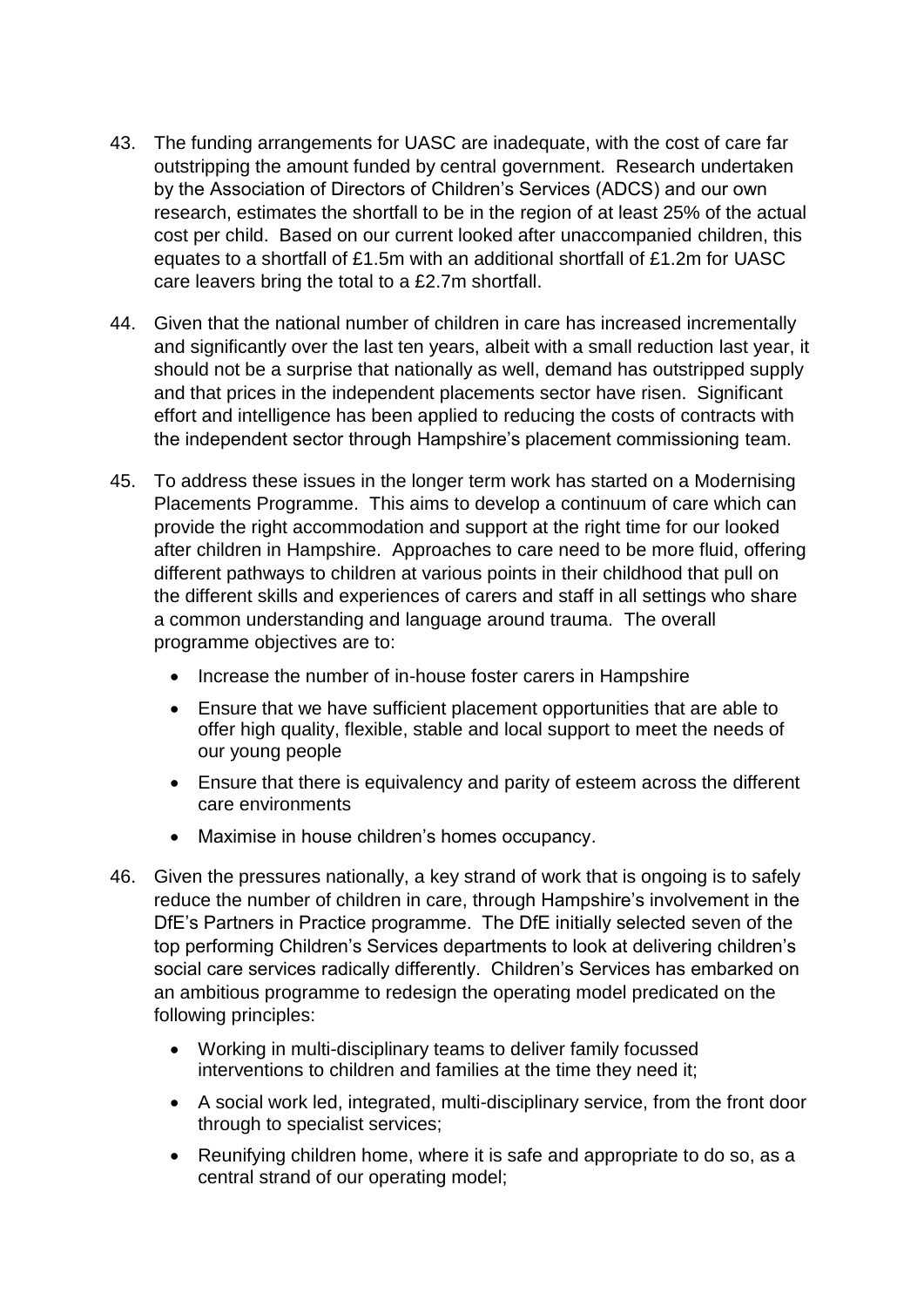- Children are supported by and within their own family/community wherever possible. Where children do come into care longer term their experience will be life changing for the better.
- 47. To achieve a significant reduction in the identified teenage cohort of children coming into care, social workers need the capacity to increase the time and interventions they deliver with children and their families. To that end a £6.6m investment in social workers was required and has been previously agreed by Cabinet. The additional social work posts have been recruited to, caseloads have reduced as a consequence and again, we are seeing the early evidence of the impact of this as evidenced by the reduction in the numbers of children in care up until the start of the pandemic. In addition, children's social care continues to recruit to the Graduate Entry Trainee Scheme (GETS), bringing newly qualified social workers into a protected 2 year programme to build their resilience and thus increase retention rates. To date, over 250 GETS have been recruited.
- 48. However, given the size of the service and the fundamental changes required to the operating model, numbers of children coming into care will not reduce rapidly, but over time. The Department therefore anticipates that there will be continuing pressures on CLA numbers and unit costs for children in care as well as for care leavers for some time. These will continue to be closely monitored.

# **Schools**

- 49. Financial pressures on the overall school's budget continue, with the budget currently in deficit. This is forecast to increase again in future financial years. The deficit be added to the cumulative Dedicated Schools Grant (DSG) Deficit Reserve and be funded from future years DSG allocations. The overall cumulative deficit in the DSG Deficit Reserve is expected to be £36.4m at the end of 2020/21. The DSG conditions of grant have been updated to clarify that the DSG is a ring-fenced specific grant separate from the general funding of local authorities and that any deficit is expected to be carried forward and does not require local authorities to cover it with their general reserves.
- 50. The pressure experienced in Hampshire is reflected in many other authorities and relates predominantly to demand led budgets funding pupils with high levels of additional need, where there are increasing numbers of pupils with Education, Health and Care (EHC) plans; and the result of extending this support for young people up to the age of 25. Several options are being considered to reduce this pressure and create efficiencies which will go out to wider consultation where necessary before final decision. This consultation could include educational settings, parents and wider stakeholder groups as appropriate. For those options that would require wider consultation an equalities impact assessment will be produced to support any decision reports.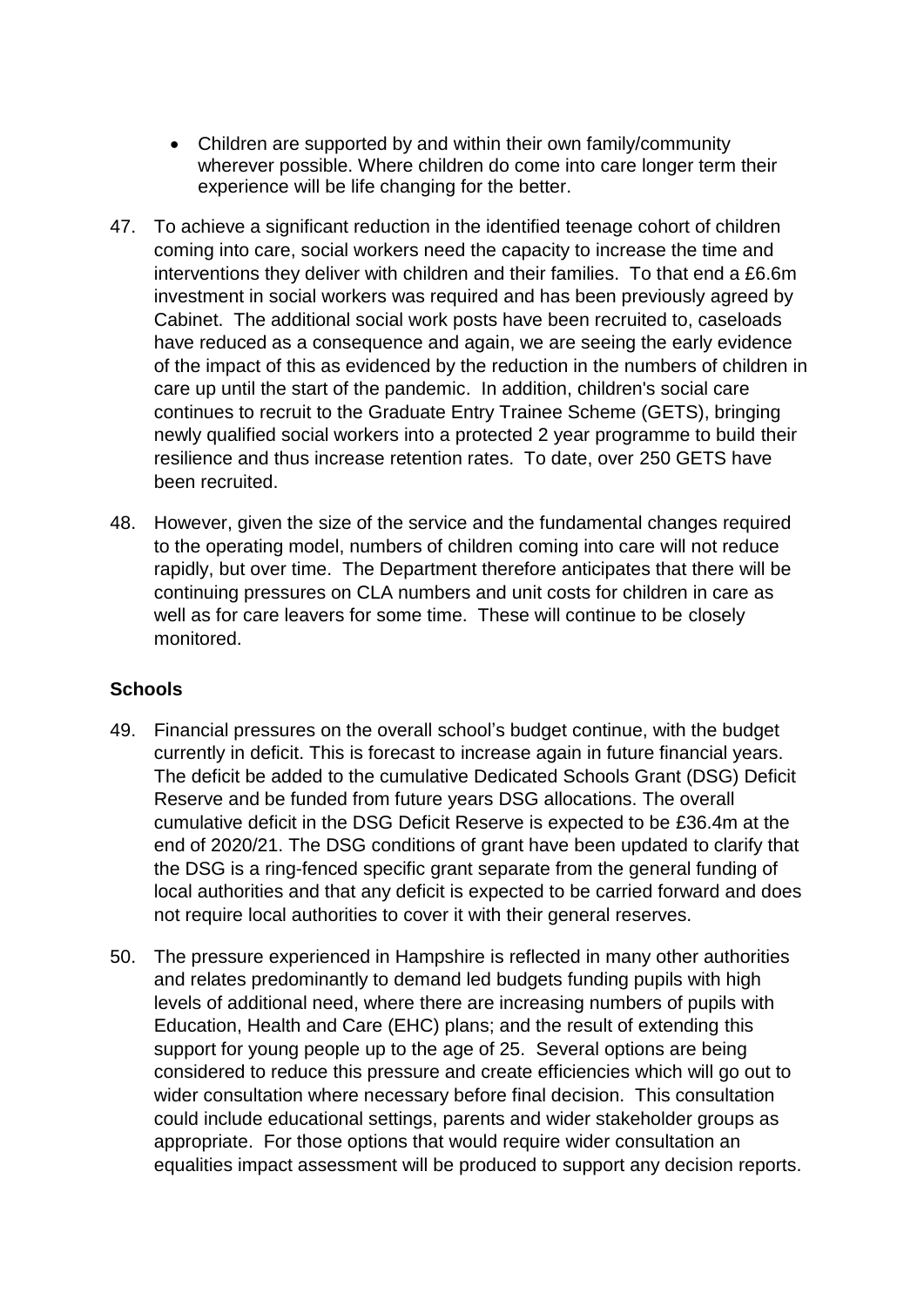As noted above, there is also a far reaching review of special educational needs being carried out by the DfE.

51. There is a small rise in the number of schools in deficit this year. Reasons for this vary and tailored support is being provided to individual schools facing financial difficulties along with appropriate challenge and intervention where required.

## **Section F: 2020/21 Revenue Budget**

- 52. Enhanced financial resilience reporting, which looks not only at the regular financial reporting but also at potential pressures in the system and the achievement of savings being delivered through transformation, has continued through periodic reports to the Corporate Management Team (CMT) and to Cabinet.
- 53. The anticipated non-school business as usual forecast for 2020/21 is a balanced budget following the additional corporate support provided to Children's Services.
- 54. With regards to the pressure on staffing budgets in Children's Social Care the service continues to develop social workers through the GETS, although there is still a significant reliance on agency staff. This is being well managed in collaboration with Connect2Hampshire but plans to reduce agency numbers has been impacted by the Covid-19 pandemic.
- 55. Home to school transport reflects a balanced budget in this financial year, although pressures have been forecast in future years in relation to activity growth, mainly within SEN including unfunded post 19 growth. Provisional estimates for additional corporate support will be provided in the event that this increase in demand materialises.
- 56. Pressures have continued on the legal budget relating to costs for counsel and expert witnesses relating to care proceedings going to court. Corporate funding has been allocated to support this pressure.
- 57. Every new EHCP has to be informed by advice from an Educational Psychologist and the increase in EHCPs has resulted in a need to direct staff towards providing this statutory advice. Consequently, there has been a decline in income from sold services to schools and the use of agency staff in order to address the increased volumes has exacerbated this pressure.
- 58. Swanwick Lodge, our in-house secure unit, continues with its period of financial recovery following the refurbishment as planned, albeit with Covid-19 impacts. This remains under close review.

## **Schools Budget**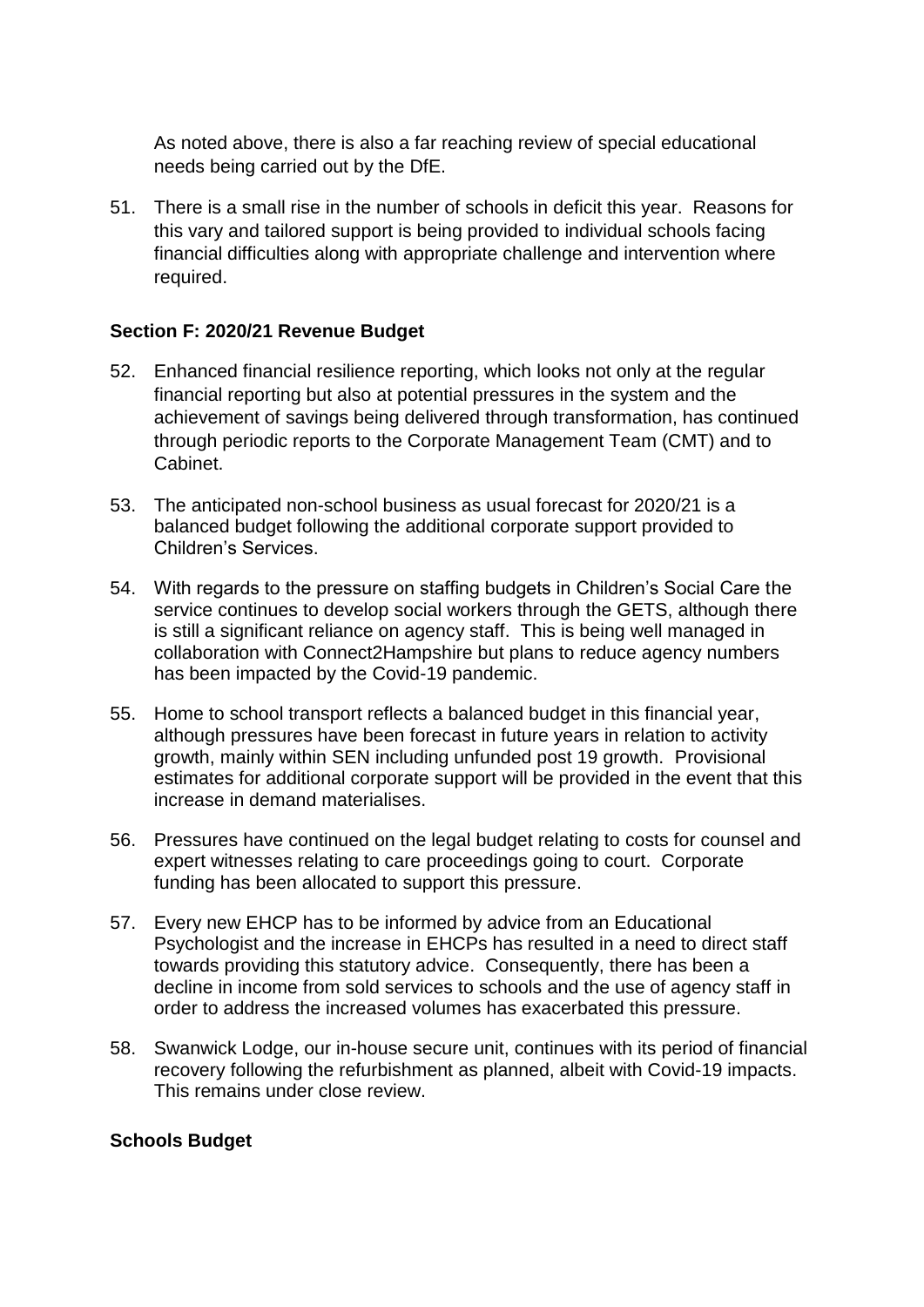- 59. The expected forecast for 2020/21 on the school's budget is an overspend of £13.6m, as reported to School's Forum in December, with the majority relating to the high needs pressure of £14.9m.
- 60. The pressure on the high needs block is a continuation of previous years due to the significant increased demand on services. There is a requirement for national policy change along with additional funding going forward.
- 61. The overspend will be added to the DSG deficit reserve at the end of the year, increasing the balance to £36.4m.
- 62. The financial pressures on many individual school budgets are continuing with a small rise in the number of schools in deficit this year. Reasons for this vary and tailored support is being provided to individual schools facing financial difficulties along with appropriate challenge and intervention where required.
- 63. The budget for Children's Services has been updated throughout the year and the revised budget is shown in Appendix 1. The revised budget shows an increase of £10.5m, primarily increases to reflect updated pupil data and new grants allocated in full to individual schools to support them with the impact of Covid-19.

## **Section G: 2021/22 Revenue Budget Pressures and Initiatives**

- 64. The areas of pressure within the Children's Services budget noted above will continue to be a risk for 2021/22 and will be closely monitored.
- 65. The cost of change within Children's Services will be largely exhausted before the end of this financial year.

#### **Section H: Revenue Savings Proposals**

- 66. Savings targets for 2021/22 of £17.2m were approved as part of the MTFS by the County Council in September 2018. Proposals to meet these targets have been developed through the Tt2021 Programme and were approved by Executive Members, Cabinet and County Council in October and November 2019.
- 67. It is now anticipated that full year savings of £14.5m will be achieved in 2021/22 with the shortfall against the target being made up from corporate cash flow.
- 68. The main reasons for the shortfall relate to:
	- Transforming social care and children with disability savings slipped by 6 months into 2021/22 in order to allow the service to address Covid related operational impacts. This results in late delivery of £1.5m of the savings.
	- Home to school transport savings have slipped into both 2022/23 and 2023/24 as a result of Covid, where resource has been diverted away from transformation to organise constantly changing business as usual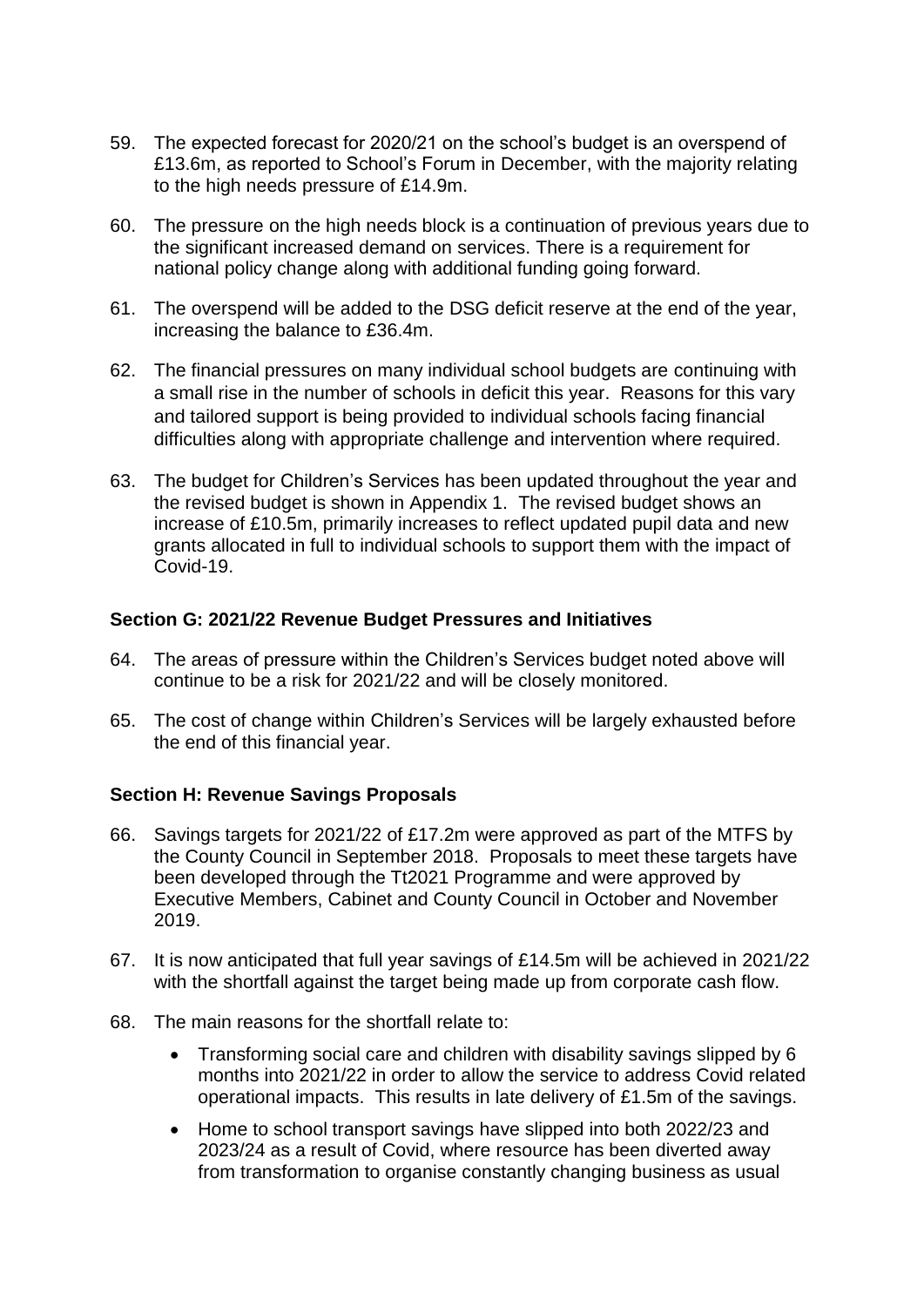transport requirements. Additionally, the market has seen a significant impact of Covid which has delayed savings planned around new contract tender arrangements.

- 69. Rigorous monitoring of the delivery of the programme will continue during 2021/22, to ensure that the Department is able to stay within its cash limited budget as set out in this report.
- 70. This early action in developing and implementing the savings programme for 2021/22 means that the County Council is a strong position for setting a balanced budget in 2021/22 and that no new savings proposals will be considered as part of the budget setting process for the next financial year.

# **Section I: Budget Summary 2021/22**

- 71. The budget update report presented to Cabinet on 24 November 2020 included provisional cash limit guidelines for each department. The cash limit for Children's Services in that report was £1,124.6m, (£909.1m for schools and £215.5m for non-schools) an increase of almost £14.0m on the previous year. The increase comprised:
	- Corporate funding and support for growth pressures £17.8m.
	- Corporate funding for inflationary pressures £6.4m.
	- Tt2021 savings of £17.2m.
	- Increase in Schools grants of £6.9m mainly relating to the Covid Catch up grant, Pupil Premium increase and the ending of the Year 7 catch up grant.
	- Updated DSG allocations including academy recoupment, early years mid year update and the removal of the high needs block transfer.
- 72. At that stage, the cash limit guidelines did not include the following items which have now been added (and will be included in the February Cabinet budget report):
	- Reduction in Step Up to Social Work (SUSW) grant of £601,000. Whilst the cohort numbers remain broadly in line with previous years only three months of placements costs are expected in 2021/22 as it's a 15 month programme.
	- The December DSG announcement

These bring the cash limit to £1,157.4m.

- 73. Appendix 1 sets out a summary of the proposed budgets for the service activities provided by Children's Services for 2021/22 and show that these are within the cash limit set out above.
- 74. In addition to these cash limited items there are further budgets which fall under the responsibility of Children's Services, which are shown in the table below: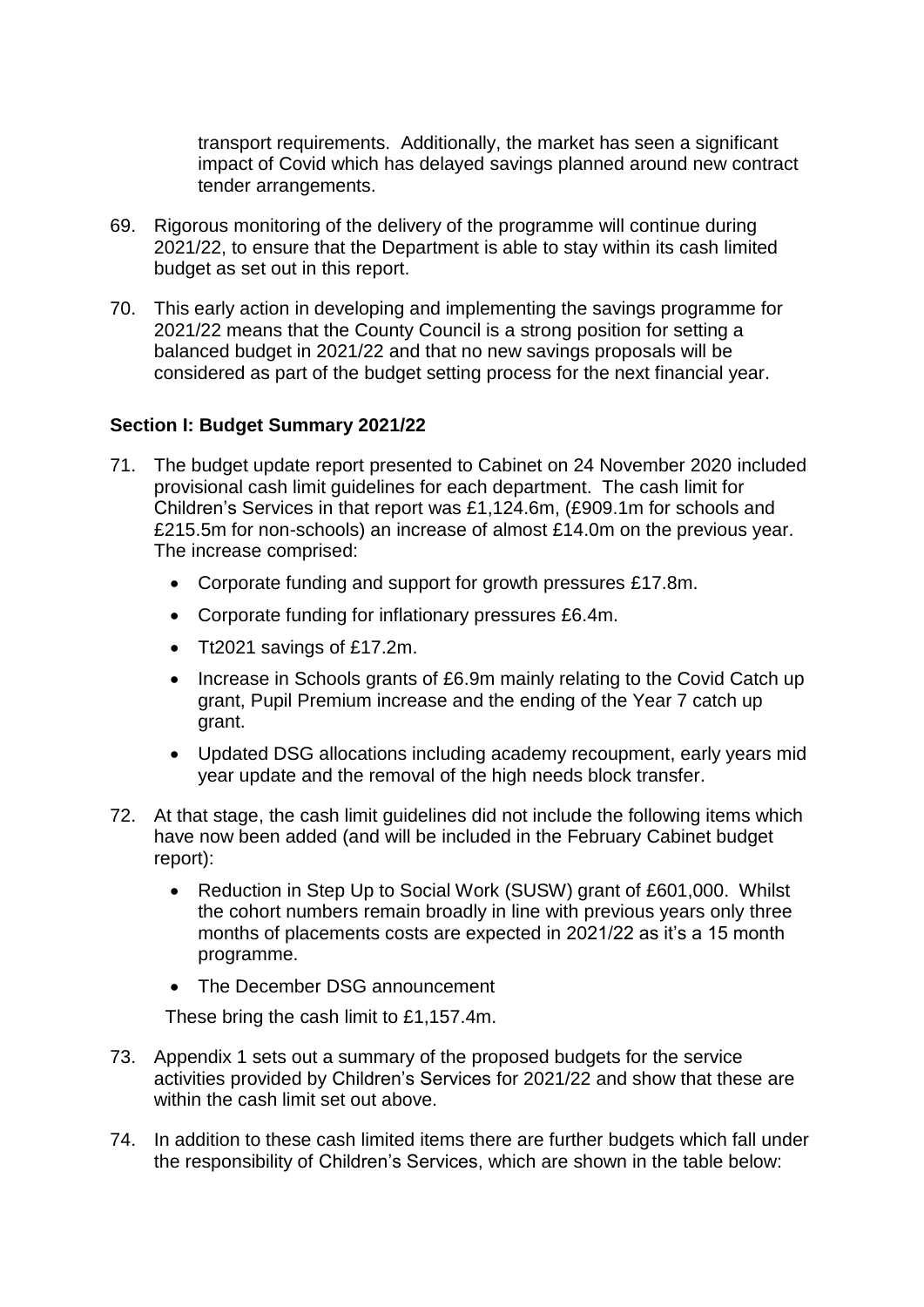|                                                                                                                                                                                                                                                                                                                                                                                                                                                       | 2021/22                                                                                                                   |  |
|-------------------------------------------------------------------------------------------------------------------------------------------------------------------------------------------------------------------------------------------------------------------------------------------------------------------------------------------------------------------------------------------------------------------------------------------------------|---------------------------------------------------------------------------------------------------------------------------|--|
| £'000                                                                                                                                                                                                                                                                                                                                                                                                                                                 | £'000                                                                                                                     |  |
| <b>Cash Limited Expenditure</b><br>1,246,505                                                                                                                                                                                                                                                                                                                                                                                                          |                                                                                                                           |  |
| (89, 101)<br>Less Income (Other than Government Grants)                                                                                                                                                                                                                                                                                                                                                                                               |                                                                                                                           |  |
| <b>Net Cash Limited Expenditure</b>                                                                                                                                                                                                                                                                                                                                                                                                                   | 1,157,404                                                                                                                 |  |
| <b>Trading Units Net (Surplus) / Deficit</b>                                                                                                                                                                                                                                                                                                                                                                                                          | 475                                                                                                                       |  |
| <b>Less Government Grants:</b><br>• Dedicated Schools Grant<br><b>Pupil Premium &amp; Other Schools Grants</b><br><b>Music Grant</b><br><b>Phonics Grant</b><br>• Extended Rights to Free Travel Grant<br>• Step up to Social Worker Grant<br><b>Staying Put Grant</b><br>Personal Advisor support for Care Leavers<br>to age 25<br>• Remand Framework Funding<br>• Supporting Families Programme<br>• Unaccompanied Asylum Seeking Children<br>Grant | (878, 843)<br>(61, 988)<br>(1,717)<br>(46)<br>(628)<br>(237)<br>(688)<br>(170)<br>(54)<br>(1, 350)<br>(5, 361)<br>(1,882) |  |
| <b>School Improvement Grant</b><br><b>Total Government Grants</b>                                                                                                                                                                                                                                                                                                                                                                                     | (952, 964)                                                                                                                |  |
| <b>Total Net Expenditure</b>                                                                                                                                                                                                                                                                                                                                                                                                                          | 204,915                                                                                                                   |  |

# **Schools Budget 2021/22**

- 75. Last year the Government committed to a three year school funding settlement, with the national school's budget due to rise by around £7.1 billion over three years to £52.2 billion. The £7.1 billion is being phased in over three years, with £2.6 billion in 2020/21, a further £2.2 billion in 2021/22 and the final £2.3 billion in 2022/23.
- 76. The DfE confirmed the details for 2021/22 for the Schools, High Needs and Central School Services Block, which included a 10% increase to the national High Needs budget (£730m) and an increase of 4% to school funding allocated through the national funding formula.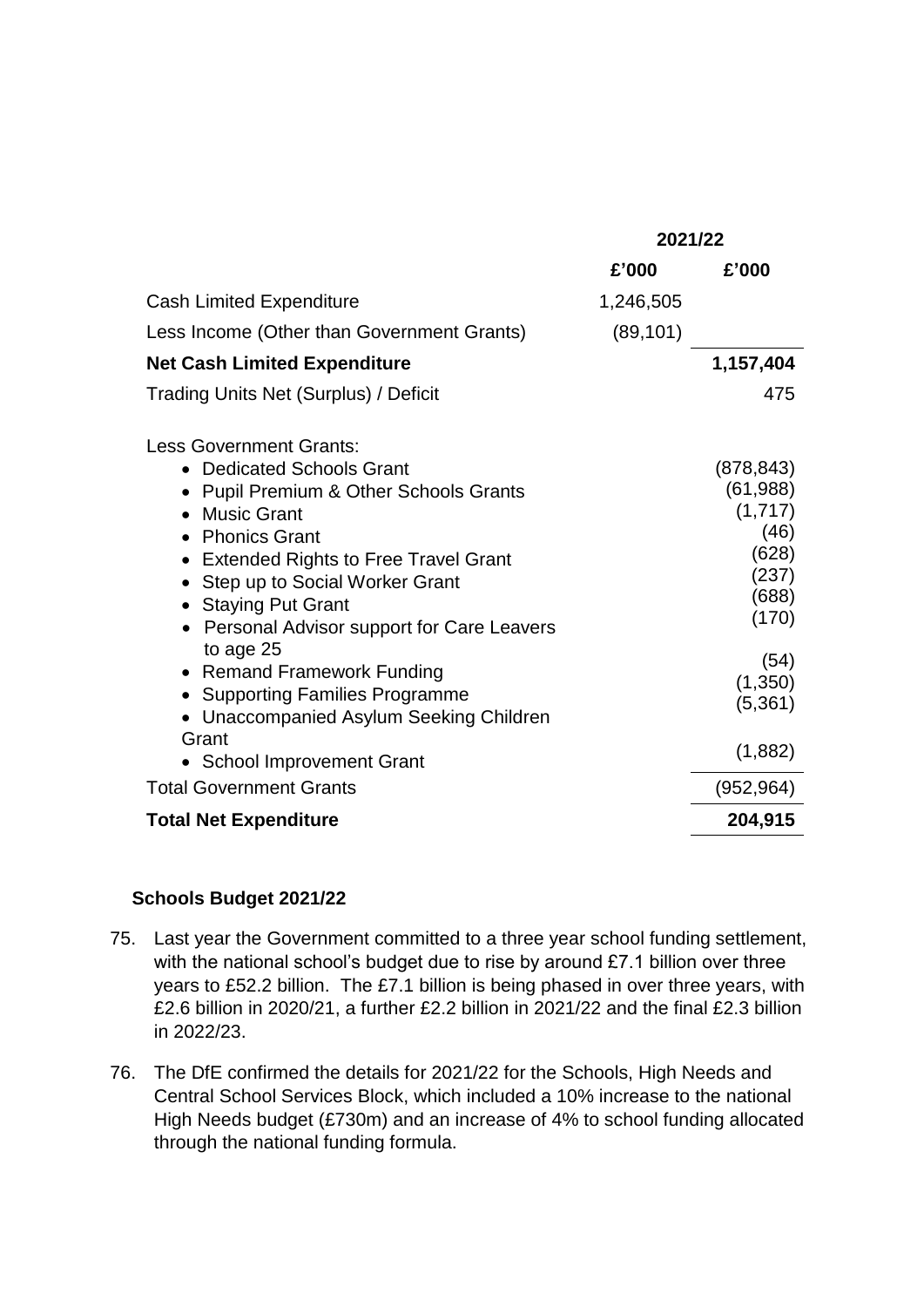- 77. The initial gross DSG allocations (before recoupment for academies) for Hampshire provide an additional £92.3m, of which £41m relates to the Teachers' Pay and Pension Employer Contribution Grant that have been rolled into DSG for 2021/22 rather than being paid as separate grants. This additional funding is welcomed however, the pressures on individual schools and on meeting the rising demand for support to vulnerable pupils means pressures are likely to continue.
- 78. The Government's intention remains that individual school budgets should ultimately be set based on a single national formula (a 'hard' funding formula) and they will be putting forward proposals on moving towards this soon.
- 79. Following consultations in previous years with all schools, School's Forum made the decision to maintain the broad alignment of the Hampshire formula with the national funding formula, with minor adjustments made to ensure affordability.
- 80. A consultation was held with all Hampshire schools between 20 November and 18 December 2020 on the local funding formula for 2021/22 on how to address the potential affordability gap, with broad support to a proportional reduction to unit values where necessary.
- 81. Based on the allocation provided, there is a £1.2m affordability gap using the national funding formula unit values. The unit values in the local funding formula will therefore be adjusted on a proportional basis by approximately 0.35% to ensure the budget can be set in line with the allocation. Further details and the final adjustment will be confirmed in the report to Schools Forum.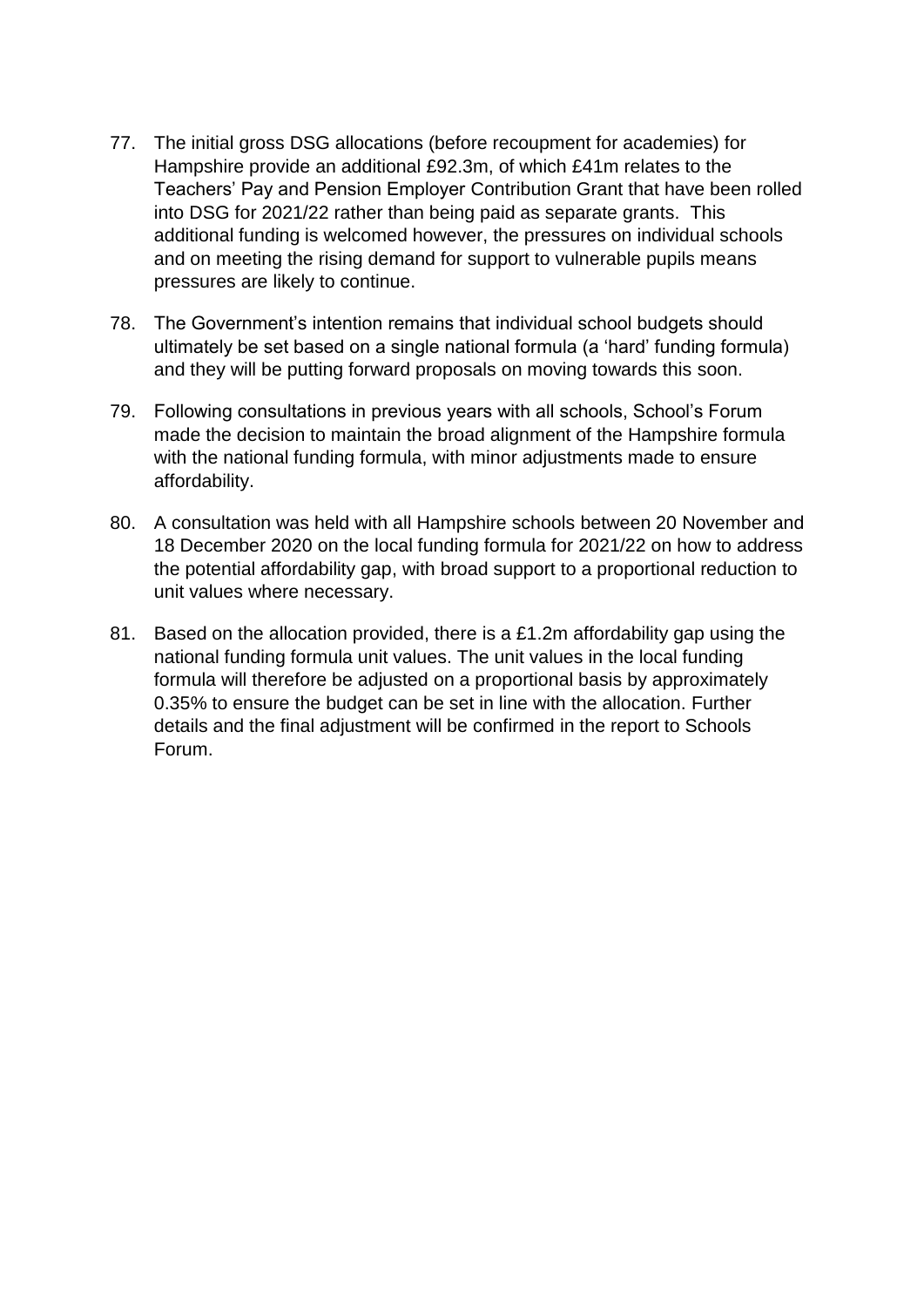# **REQUIRED CORPORATE AND LEGAL INFORMATION:**

# **Links to the Strategic Plan**

| Hampshire maintains strong and sustainable economic growth<br>and prosperity: | Yes / No |
|-------------------------------------------------------------------------------|----------|
| People in Hampshire live safe, healthy and independent lives:                 | Yes / No |
| People in Hampshire enjoy a rich and diverse environment:                     | Yes / No |
| People in Hampshire enjoy being part of strong, inclusive<br>communities:     | Yes / No |

## **Other Significant Links**

| <b>Links to previous Member decisions:</b>                                                                                                                                        |                                                                      |  |  |  |
|-----------------------------------------------------------------------------------------------------------------------------------------------------------------------------------|----------------------------------------------------------------------|--|--|--|
| <b>Title</b><br>Transformation to 2021 – Revenue Savings Proposals<br>(Executive Member for Children's Services)<br>http://democracy.hants.gov.uk/documents/s38299/Repo<br>rt.pdf | Date<br>18 September 2019                                            |  |  |  |
| Medium Term Financial Strategy Update and<br>Transformation to 2021 Savings Proposals<br>http://democracy.hants.gov.uk/ielssueDetails.aspx?IId=<br>22267&PlanId=0&Opt=3#AI22852   | Cabinet - 15 October<br>2019 / County Council<br>- 7 November 2019   |  |  |  |
| <b>Medium Term Financial Strategy Update</b><br>https://democracy.hants.gov.uk/ieListDocuments.aspx?<br>Cld=134&Mld=6499&Ver=4                                                    | Cabinet - 14 July 2020<br>/ County Council - 16<br><b>July 2020</b>  |  |  |  |
| Budget Setting and Provisional Cash Limits 2021/22<br>Corporate decision report template (hants.gov.uk)                                                                           | Cabinet - 24 November<br>2020 / County Council<br>$-3$ December 2020 |  |  |  |
| Direct links to specific legislation or Government<br><b>Directives</b>                                                                                                           |                                                                      |  |  |  |
| Title                                                                                                                                                                             | Date                                                                 |  |  |  |

# **Section 100 D - Local Government Act 1972 - background documents**

**The following documents discuss facts or matters on which this report, or an important part of it, is based and have been relied upon to a material extent in the preparation of this report. (NB: the list excludes published works and any documents which disclose exempt or confidential information as defined in the Act.)**

| Document | Location |
|----------|----------|
| None     |          |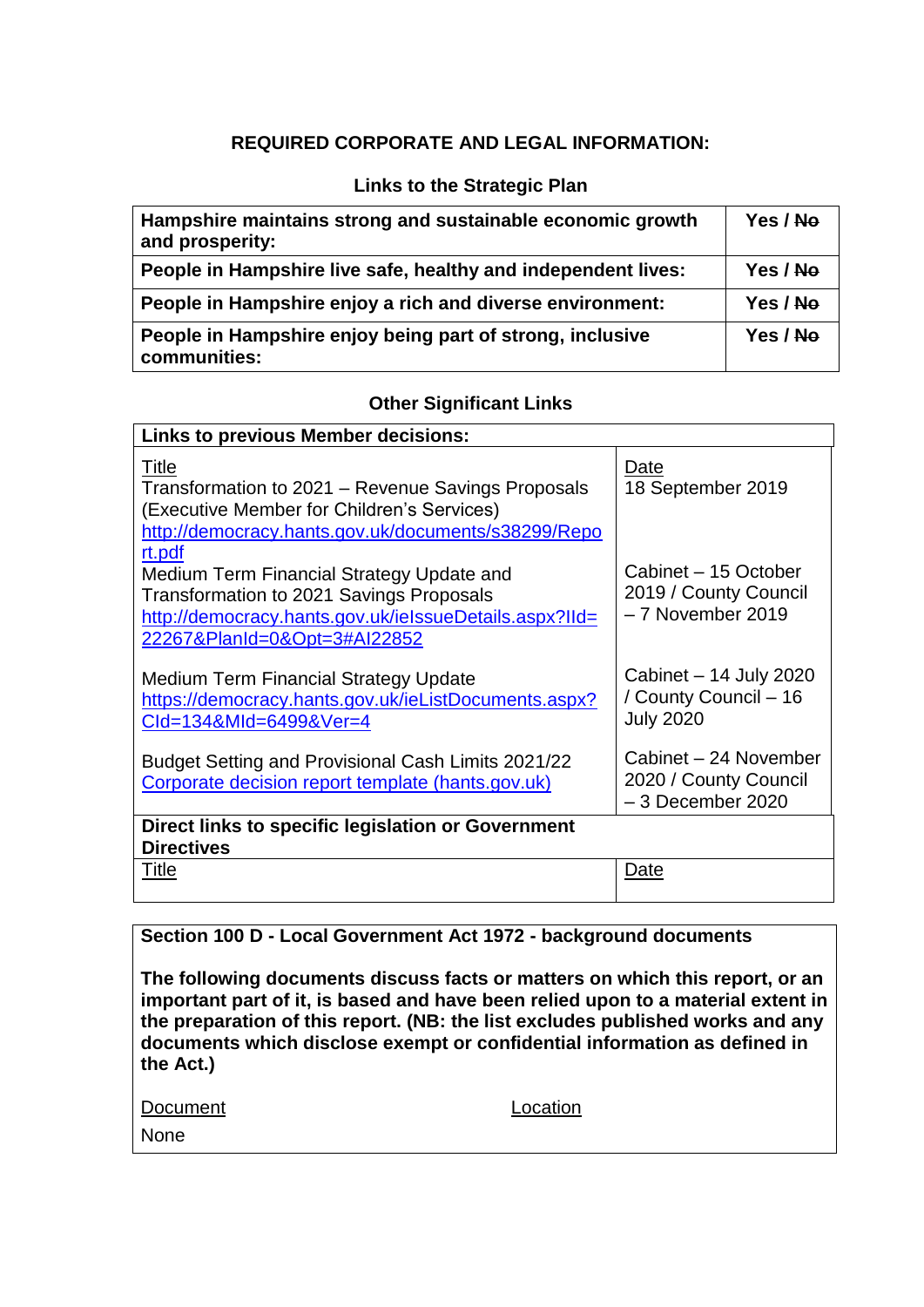# **EQUALITIES IMPACT ASSESSMENT:**

# 1. **Equality Duty**

The County Council has a duty under Section 149 of the Equality Act 2010 ('the Act') to have due regard in the exercise of its functions to the need to:

- Eliminate discrimination, harassment and victimisation and any other conduct prohibited by or under the Act with regard to the protected characteristics as set out in section 4 of the Act (age, disability, gender reassignment, marriage and civil partnership, pregnancy and maternity, race, religion or belief, sex and sexual orientation);
- Advance equality of opportunity between persons who share a relevant protected characteristic within section 149(7) of the Act (age, disability, gender reassignment, pregnancy and maternity, race, religion or belief, sex and sexual orientation) and those who do not share it;
- Foster good relations between persons who share a relevant protected characteristic within section 149(7) of the Act (see above) and persons who do not share it.

Due regard in this context involves having due regard in particular to:

- The need to remove or minimise disadvantages suffered by persons sharing a relevant protected characteristic that are connected to that characteristic;
- Take steps to meet the needs of persons sharing a relevant protected characteristic that are different from the needs of persons who do not share it;
- Encourage persons sharing a relevant protected characteristic to participate in public life or in any other activity in which participation by such persons is disproportionally low.

## 2. **Equalities Impact Assessment:**

The budget setting process for 2021/22 does not contain any proposals for major service changes which may have an equalities impact. Proposals for budget and service changes which are part of the Transformation to 2021 Programme were considered in detail as part of the approval process carried out in October and November 2019 and full details of the Equalities Impact Assessments relating to those changes can be found in Appendices 5 to 8 in the October Cabinet report linked below:

<http://democracy.hants.gov.uk/mgAi.aspx?ID=21194#mgDocuments>

For proposals where a Stage 2 consultation was required the EIAs were preliminary and were to be updated and developed following this further consultation when the impact of the proposals could be better understood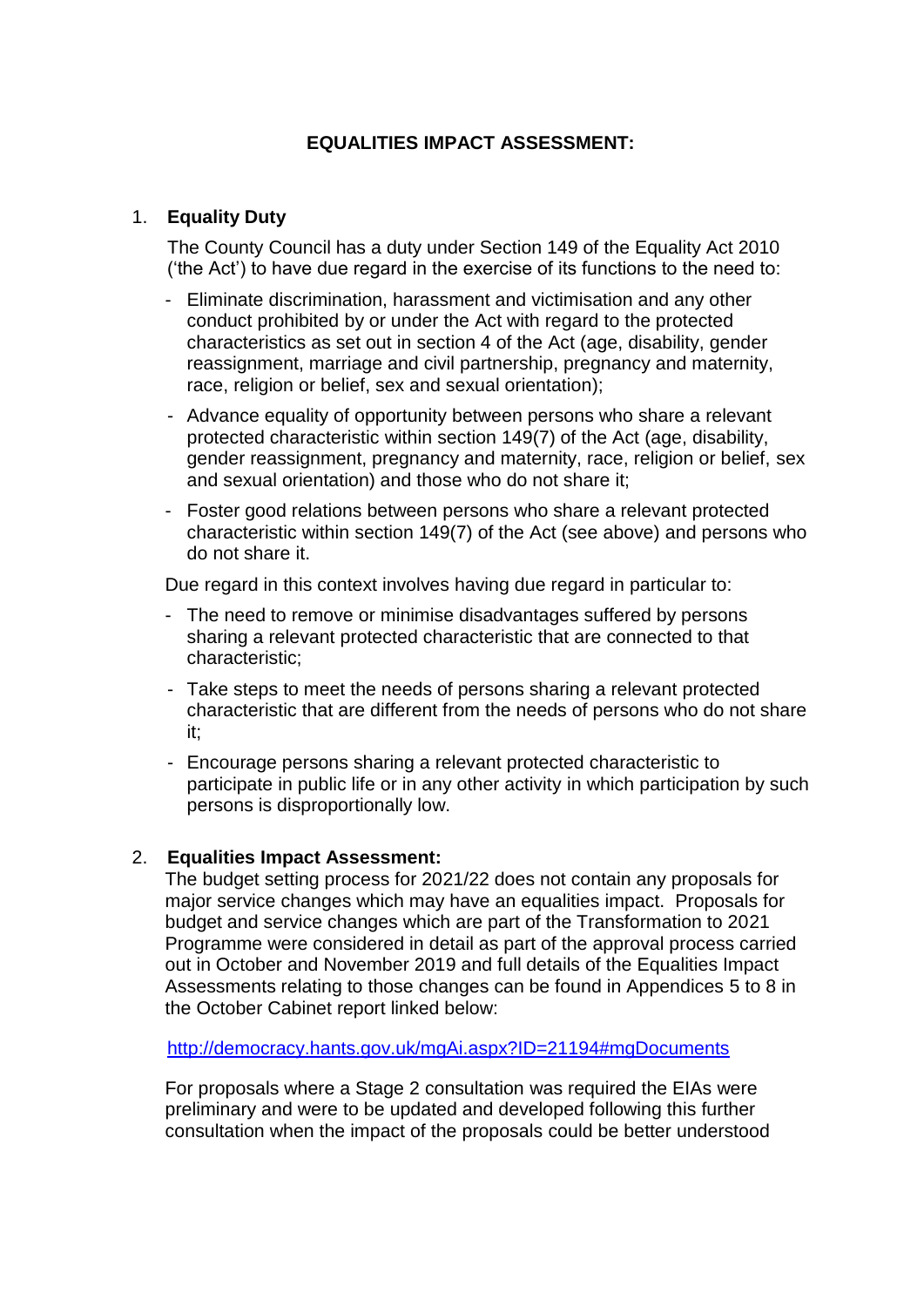# **Budget Summary 2020/21 – Children's Services**

| <b>Service Activity</b>                                           | Original<br><b>Budget</b><br>2020/21<br>£'000 | <b>Revised</b><br><b>Budget</b><br>2020/21<br>£'000 | <b>Proposed</b><br><b>Budget</b><br>2021/22<br>£'000 |
|-------------------------------------------------------------------|-----------------------------------------------|-----------------------------------------------------|------------------------------------------------------|
| <b>Early Years</b>                                                | 81,673                                        | 83,691                                              | 84,112                                               |
| <b>Schools Block</b>                                              |                                               |                                                     |                                                      |
| <b>Schools Budget Shares</b>                                      | 584,200                                       | 586,128                                             | 633,690                                              |
| <b>Schools Delegated</b>                                          | 2,171                                         | 2,160                                               | 2,178                                                |
| Central Provision funded by Maintained<br>Schools                 | 2,894                                         | 2,889                                               | 2,905                                                |
| <b>Growth Fund</b>                                                | 5,280                                         | 4,977                                               | 4,550                                                |
|                                                                   | 594,545                                       | 596,154                                             | 643,323                                              |
|                                                                   |                                               |                                                     |                                                      |
| <b>High Needs</b><br><b>High Needs Block Budget Shares</b>        | 34,711                                        | 34,793                                              | 36,073                                               |
| <b>Central Provision funded by Maintained</b>                     | 63                                            | 63                                                  |                                                      |
| Schools                                                           |                                               |                                                     | 66                                                   |
| <b>High Needs Top-Up Funding</b>                                  | 85,037                                        | 80,941                                              | 97,027                                               |
| <b>SEN Support Services</b>                                       | 5,073                                         | 5,321                                               | 5,245                                                |
| <b>High Needs Support for Inclusion</b>                           | 3,075                                         | 3,075                                               | 3,092                                                |
| <b>Hospital Education Service</b>                                 | 1,370                                         | 1,779                                               | 1,681                                                |
|                                                                   | 129,329                                       | 125,972                                             | 143,184                                              |
| <b>Central School Services</b>                                    | 7,821                                         | 7,821                                               | 8,224                                                |
| <b>Other Schools Grants</b>                                       | 88,609                                        | 98,851                                              | 63,705                                               |
| <b>Schools</b>                                                    | 901,977                                       | 912,489                                             | 942,548                                              |
| Young People's and Adult &<br><b>Community Learning</b>           | 405                                           | 504                                                 | 442                                                  |
| <b>Service Strategy &amp; Other Education</b><br><b>Functions</b> |                                               |                                                     |                                                      |
| <b>Asset Management</b>                                           | 88                                            | 90                                                  | 90                                                   |
| <b>Central Support Services</b>                                   | 60                                            | 163                                                 | (77)                                                 |
| <b>Educational Psychology Service</b>                             | 1,842                                         | 2,137                                               | 2,012                                                |
| Home to School Transport                                          | 33,340                                        | 35,869                                              | 32,940                                               |
| Insurance                                                         | 33                                            | 33                                                  | 33                                                   |
| Monitoring of National Curriculum Assess                          | 46                                            | 46                                                  | 46                                                   |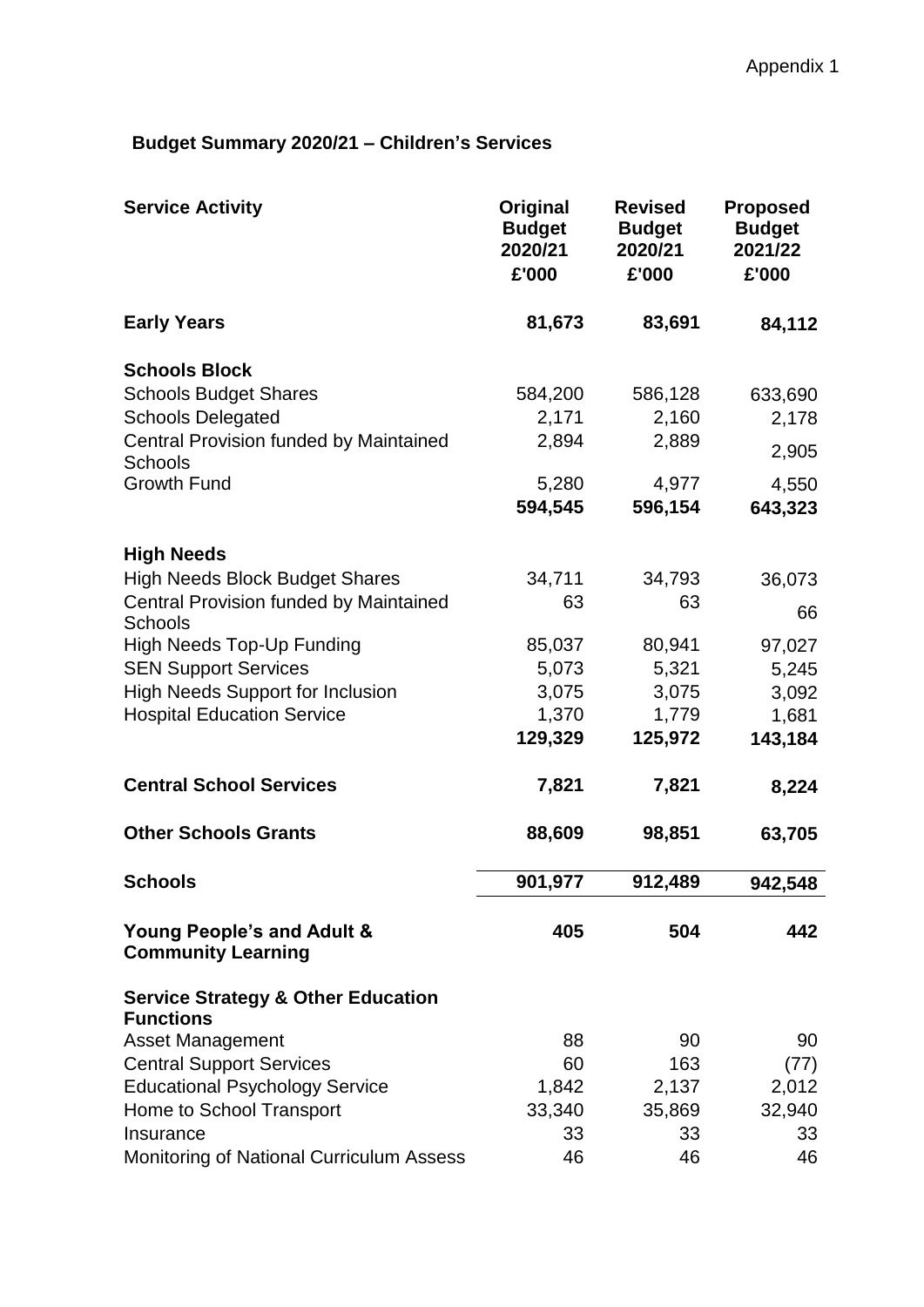| <b>Service Activity</b>                       | Original<br><b>Budget</b><br>2020/21<br>£'000 | <b>Revised</b><br><b>Budget</b><br>2020/21<br>£'000 | <b>Proposed</b><br><b>Budget</b><br>2021/22<br>£'000 |
|-----------------------------------------------|-----------------------------------------------|-----------------------------------------------------|------------------------------------------------------|
| Parent Partnership, Guidance and Info         | 270                                           | 270                                                 | 274                                                  |
| Pension Costs - (includes existing)           | 2,412                                         | 2,629                                               | 2,629                                                |
| School Improvement                            | 1,838                                         | 1,917                                               | 1,892                                                |
| SEN Admin, Assessment, Co-ord &<br>Monitoring | 1,829                                         | 3,584                                               | 3,535                                                |
| <b>Statutory/Regulatory Duties</b>            | 881                                           | 444                                                 | 455                                                  |
| <b>School Place Planning</b>                  | 58                                            | 58                                                  | 58                                                   |
|                                               | 42,697                                        | 47,240                                              | 43,887                                               |
| <b>Management &amp; Support Services</b>      | 2,156                                         | 2,396                                               | 1,978                                                |
| <b>Early Achievement of Savings</b>           | 8,122                                         | 8,122                                               |                                                      |
| <b>Other Education &amp; Community</b>        | 53,380                                        | 58,262                                              | 46,307                                               |
| <b>Services for Young Children</b>            | 1,406                                         | 1,510                                               | 1,481                                                |
| <b>Children Looked After</b>                  |                                               |                                                     |                                                      |
| <b>Adoption services</b>                      | 4,029                                         | 4,492                                               | 4,127                                                |
| Asylum seekers                                | 4,961                                         | 3,346                                               | 3,346                                                |
| <b>Education of CLA</b>                       | 157                                           | 358                                                 | 187                                                  |
| <b>Fostering services</b>                     | 16,187                                        | 19,494                                              | 19,881                                               |
| <b>Independent Fostering</b>                  | 16,129                                        | 21,155                                              | 24,830                                               |
| Leaving care support services                 | 7,164                                         | 8,819                                               | 9,051                                                |
| Other CLA services                            | 8,483                                         | 8,501                                               | 9,906                                                |
| Residential care                              | 39,850                                        | 31,829                                              | 38,530                                               |
| Special guardianship support                  | 5,812                                         | 5,766                                               | 5,847                                                |
|                                               | 102,772                                       | 103,760                                             | 115,705                                              |
| <b>Other Children &amp; Families Services</b> | 1,098                                         | 1,076                                               | 1,105                                                |
| <b>Family Support Services</b>                |                                               |                                                     |                                                      |
| <b>Direct Payments</b>                        | 2,271                                         | 2,220                                               | 2,225                                                |
| Other support for disabled children           | 250                                           | 250                                                 | 255                                                  |
| Respite for disabled children                 | 3,315                                         | 3,230                                               | 2,610                                                |
| Targeted family support                       | 4,850                                         | 6,098                                               | 5,195                                                |
| Universal family support                      | 38                                            | 44                                                  | 44                                                   |
|                                               | 10,724                                        | 11,842                                              | 10,329                                               |
| <b>Youth Justice</b>                          | 1,021                                         | 1,222                                               | 877                                                  |